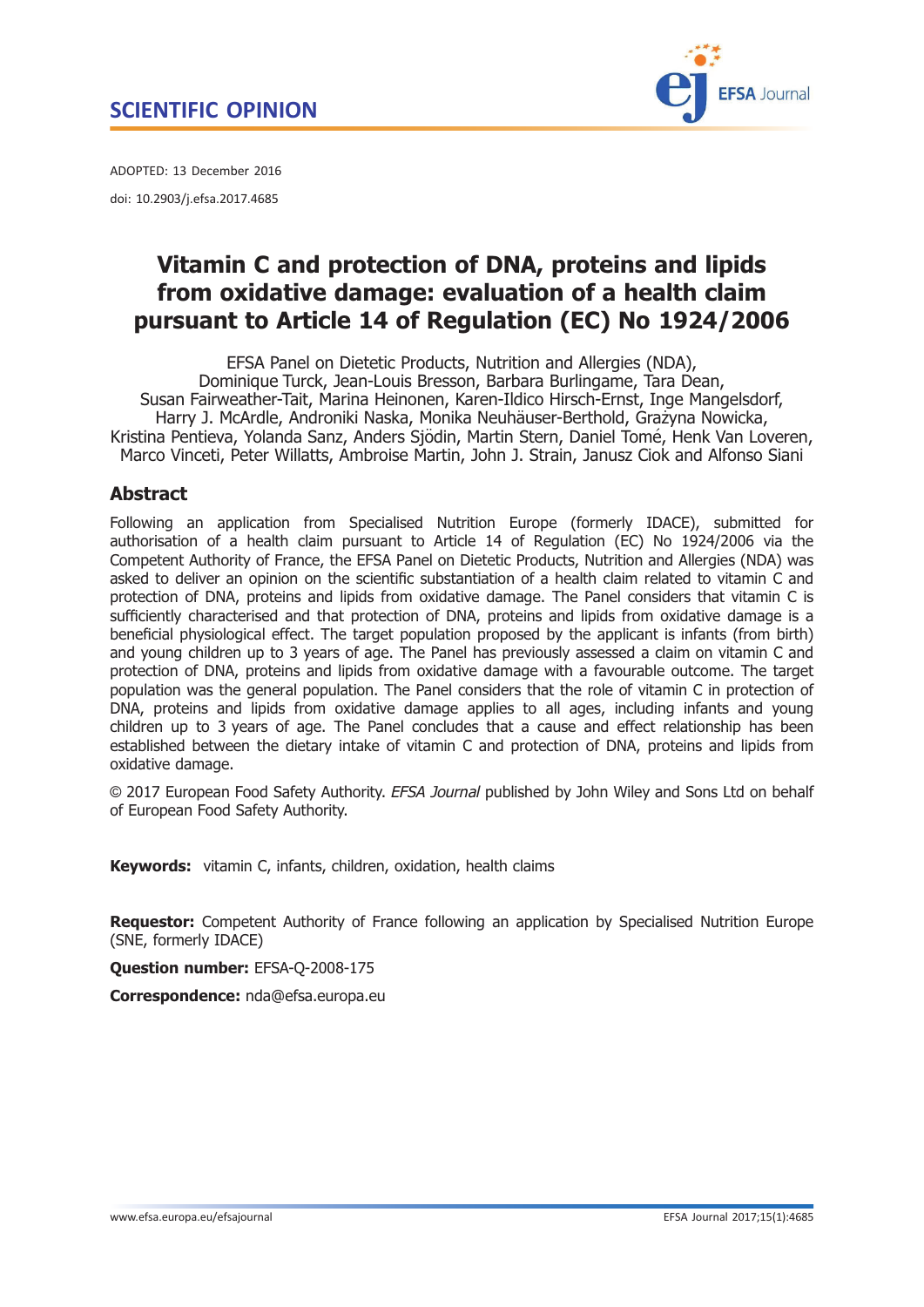

Panel members: Jean-Louis Bresson, Barbara Burlingame, Tara Dean, Susan Fairweather-Tait, Marina Heinonen, Karen-Ildico Hirsch-Ernst, Inge Mangelsdorf, Harry J McArdle, Androniki Naska, Monika Neuhäuser-Berthold, Grażyna Nowicka, Kristina Pentieva, Yolanda Sanz, Alfonso Siani, Anders Sjödin, Martin Stern, Daniel Tomé, Dominique Turck, Henk Van Loveren, Marco Vinceti and Peter Willatts.

Acknowledgements: The Panel wishes to thank the members of the Working Group on Claims: Jean-Louis Bresson, Susan Fairweather-Tait, Marina Heinonen, Ambroise Martin, Harry J McArdle, Yolanda Sanz, Alfonso Siani, Anders Sjödin, John Joseph Strain, Henk Van Loveren and Peter Willatts, for the preparatory work on this scientific opinion.

**Suggested citation:** EFSA NDA Panel (EFSA Panel on Dietetic Products, Nutrition and Allergies), Turck D, Bresson J-L, Burlingame B, Dean T, Fairweather-Tait S, Heinonen M, Hirsch-Ernst K-I, Mangelsdorf I, McArdle HJ, Naska A, Neuhäuser-Berthold M, Nowicka G, Pentieva K, Sanz Y, Sjödin A, Stern M, Tomé D, Van Loveren H, Vinceti M, Willatts P, Martin A, Strain JJ, Ciok J and Siani A, 2017. Scientific opinion on Vitamin C and protection of DNA, proteins and lipids from oxidative damage: evaluation of a health claim pursuant to Article 14 of Regulation (EC) No 1924/2006. EFSA Journal 2017;15(1):4685, 8 pp. doi: [10.2903/j.efsa.2017.4685](https://doi.org/10.2903/j.efsa.2017.4685)

#### ISSN: 1831-4732

© 2017 European Food Safety Authority. EFSA Journal published by John Wiley and Sons Ltd on behalf of European Food Safety Authority.

This is an open access article under the terms of the [Creative Commons Attribution-NoDerivs](http://creativecommons.org/licenses/by-nd/4.0/) License, which permits use and distribution in any medium, provided the original work is properly cited and no modifications or adaptations are made.



The EFSA Journal is a publication of the European Food Safety Authority, an agency of the European Union.

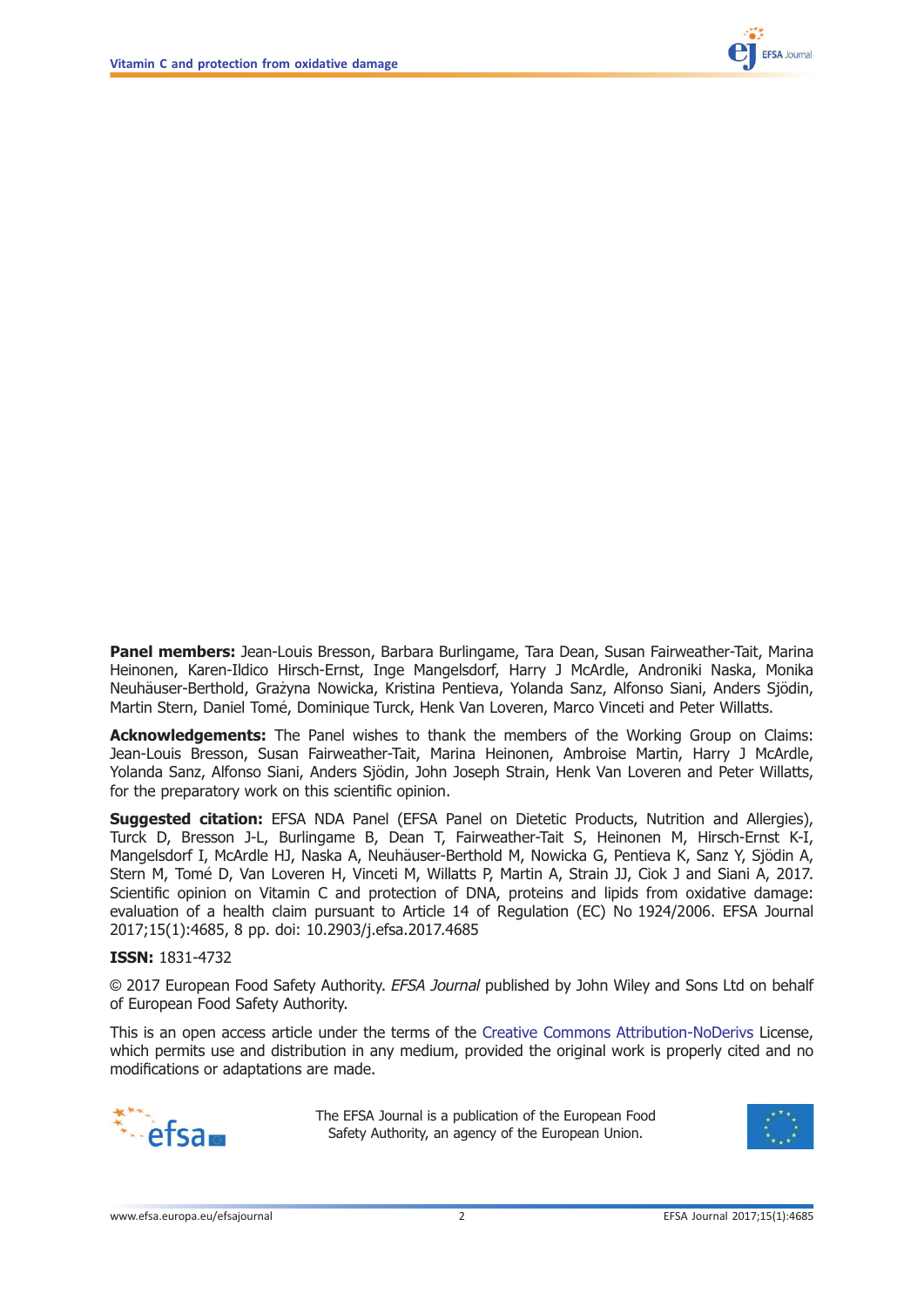

## <span id="page-2-0"></span>Summary

Following an application from Specialised Nutrition Europe (SNE, formerly IDACE), submitted for authorisation of a health claim pursuant to Article 14 of Regulation (EC) No 1924/2006 via the Competent Authority of France, the EFSA Panel on Dietetic Products, Nutrition and Allergies (NDA) was asked to deliver an opinion on the scientific substantiation of a health claim related to vitamin C and protection of DNA, proteins and lipids from oxidative damage.

The scope of the application was proposed to fall under a health claim referring to children's development and health.

The general approach of the NDA Panel for the evaluation of health claims applications is outlined in the EFSA general guidance for stakeholders on health claim applications and the guidance on the scientific requirements for health claims related to antioxidants, oxidative damage and cardiovascular health.

The food constituent that is the subject of the health claim is vitamin C, which is an essential nutrient and can be measured in foods by established methods. The Panel considers that vitamin C is sufficiently characterised.

The claimed effect proposed by the applicant is 'protection of cells due to its antioxidant activity'. The target population proposed by the applicant is infants (from birth) and young children up to 3 years of age. The Panel considers that protection of DNA, proteins and lipids from oxidative damage is a beneficial physiological effect.

The Panel has previously assessed a claim on vitamin C and protection of DNA, proteins and lipids from oxidative damage with a favourable outcome. The target population was the general population. The Panel considers that the role of vitamin C in protection of DNA, proteins and lipids from oxidative damage applies to all ages, including infants and young children up to 3 years of age.

The Panel concludes that a cause and effect relationship has been established between the dietary intake of vitamin C and protection of DNA, proteins and lipids from oxidative damage.

The following wording reflects the scientific evidence: 'Vitamin C contributes to the protection of cell constituents from oxidative damage'.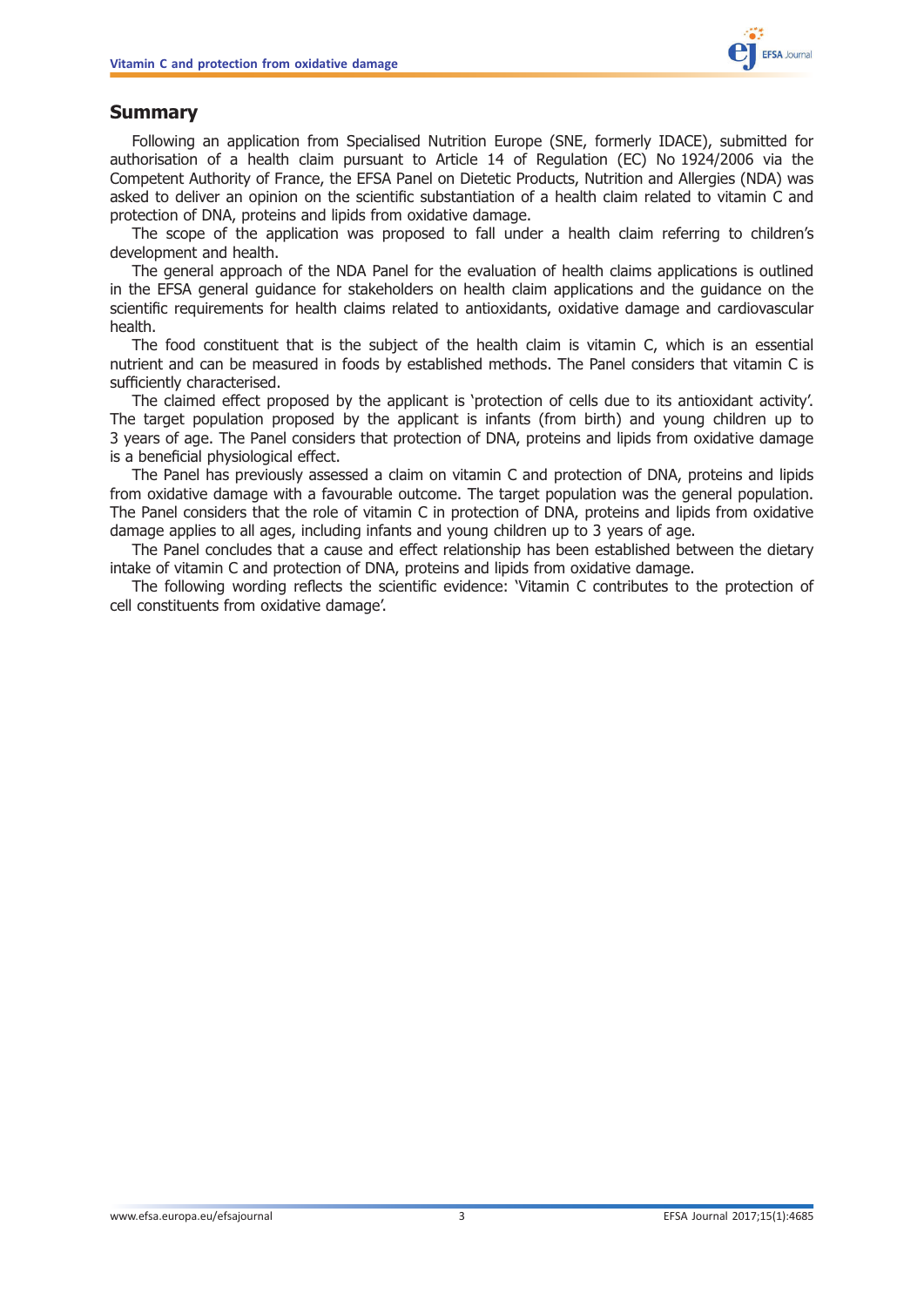

## **Table of contents**

| $\mathbf{1}$ . |  |  |
|----------------|--|--|
| 1.1.           |  |  |
| 1.2.           |  |  |
| 1.3.           |  |  |
| 2.             |  |  |
| 2.1.           |  |  |
| 2.1.1          |  |  |
| 2.1.1.1        |  |  |
| 2.1.1.2.       |  |  |
| 2.1.1.3.       |  |  |
| 2.1.1.4.       |  |  |
| 2.1.2.         |  |  |
| 2.2.           |  |  |
| 3.             |  |  |
| 3.1.           |  |  |
| 3.2.           |  |  |
| 3.3.           |  |  |
| 3.4.           |  |  |
| 3.5.           |  |  |
| 4.             |  |  |
|                |  |  |
|                |  |  |
|                |  |  |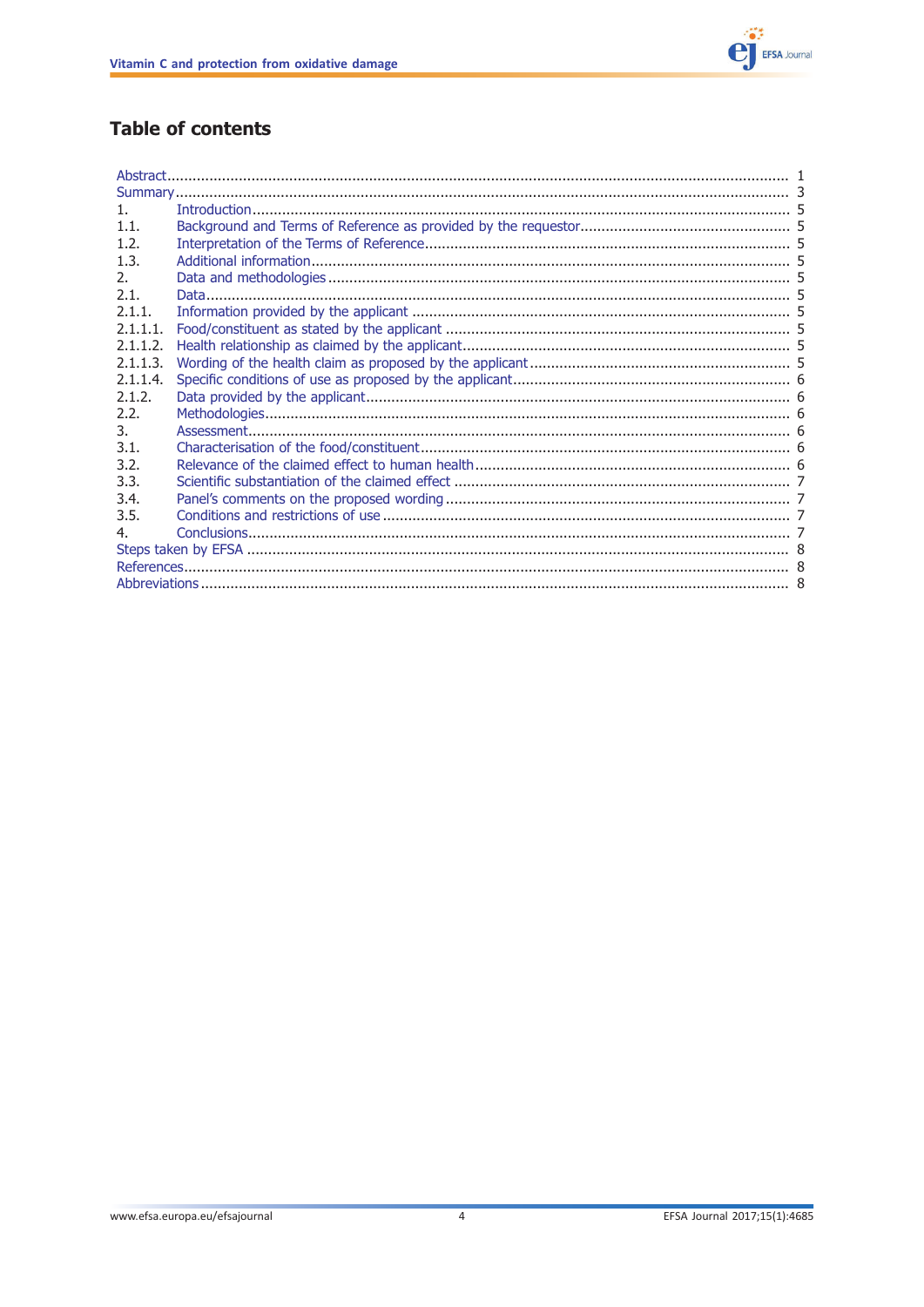## <span id="page-4-0"></span>1. Introduction

#### 1.1. Background and Terms of Reference as provided by the requestor

Requlation (EC) No 1924/2006<sup>1</sup> harmonises the provisions that relate to nutrition and health claims, and establishes rules governing the Community authorisation of health claims made on foods. As a rule, health claims are prohibited unless they comply with the general and specific requirements of this Regulation, are authorised in accordance with this Regulation, and are included in the lists of authorised claims provided for in Articles 13 and 14 thereof. In particular, Articles 14–17 of this Regulation lay down provisions for the authorisation and subsequent inclusion of reduction in disease risk claims and claims referring to children's development and health in a Community list of permitted claims.

According to this Regulation, an application shall be submitted by the applicant to the national competent authority of a Member State, which will make the application and any supplementary information supplied by the applicant available to the European Food Safety Authority (EFSA).

#### 1.2. Interpretation of the Terms of Reference

EFSA is requested to evaluate the scientific data submitted by the applicant in accordance with Article 16 of Regulation (EC) No 1924/2006. On the basis of that evaluation, EFSA will issue an opinion on the scientific substantiation of a health claim related to: vitamin C and protection of DNA, proteins and lipids from oxidative damage.

The present opinion does not constitute, and cannot be construed as, an authorisation for the marketing of vitamin C, a positive assessment of its safety, nor a decision on whether vitamin C is, or is not, classified as a foodstuff. It should be noted that such an assessment is not foreseen in the framework of Regulation (EC) No 1924/2006.

It should also be highlighted that the scope, the proposed wording of the claim, and the conditions of use as proposed by the applicant may be subject to changes, pending the outcome of the authorisation procedure foreseen in Article 17 of Regulation (EC) No 1924/2006.

#### 1.3. Additional information

A health claim on vitamin C and protection of DNA, proteins and lipids from oxidative damage has already been assessed by the EFSA Panel on Dietetic Products, Nutrition and Allergies (NDA) with a favourable outcome (EFSA NDA Panel, 2009).

## 2. Data and methodologies

#### 2.1. Data

#### 2.1.1. Information provided by the applicant

#### 2.1.1.1. Food/constituent as stated by the applicant

According to the applicant, the food constituent that is the subject of the claim is vitamin C.

#### 2.1.1.2. Health relationship as claimed by the applicant

According to the applicant, vitamin C 'protects cells due to its antioxidant activity'.

The applicant stated that vitamin C is an essential nutrient and a key element for the metabolism of almost all living organisms. An appropriate intake of vitamin C protects cells and DNA from oxidative damage.

#### 2.1.1.3. Wording of the health claim as proposed by the applicant

The applicant has proposed the following wording for the health claim: 'Vitamin C protects cells due to its antioxidant activity'. The alternative wordings are 'ascorbic acid supports healthy cells by scavenging free radicals'.

 $1$  Regulation (EC) No 1924/2006 of the European Parliament and of the Council of 20 December 2006 on nutrition and health claims made on foods. OJ L 404, 30.12.2006, p. 9–25.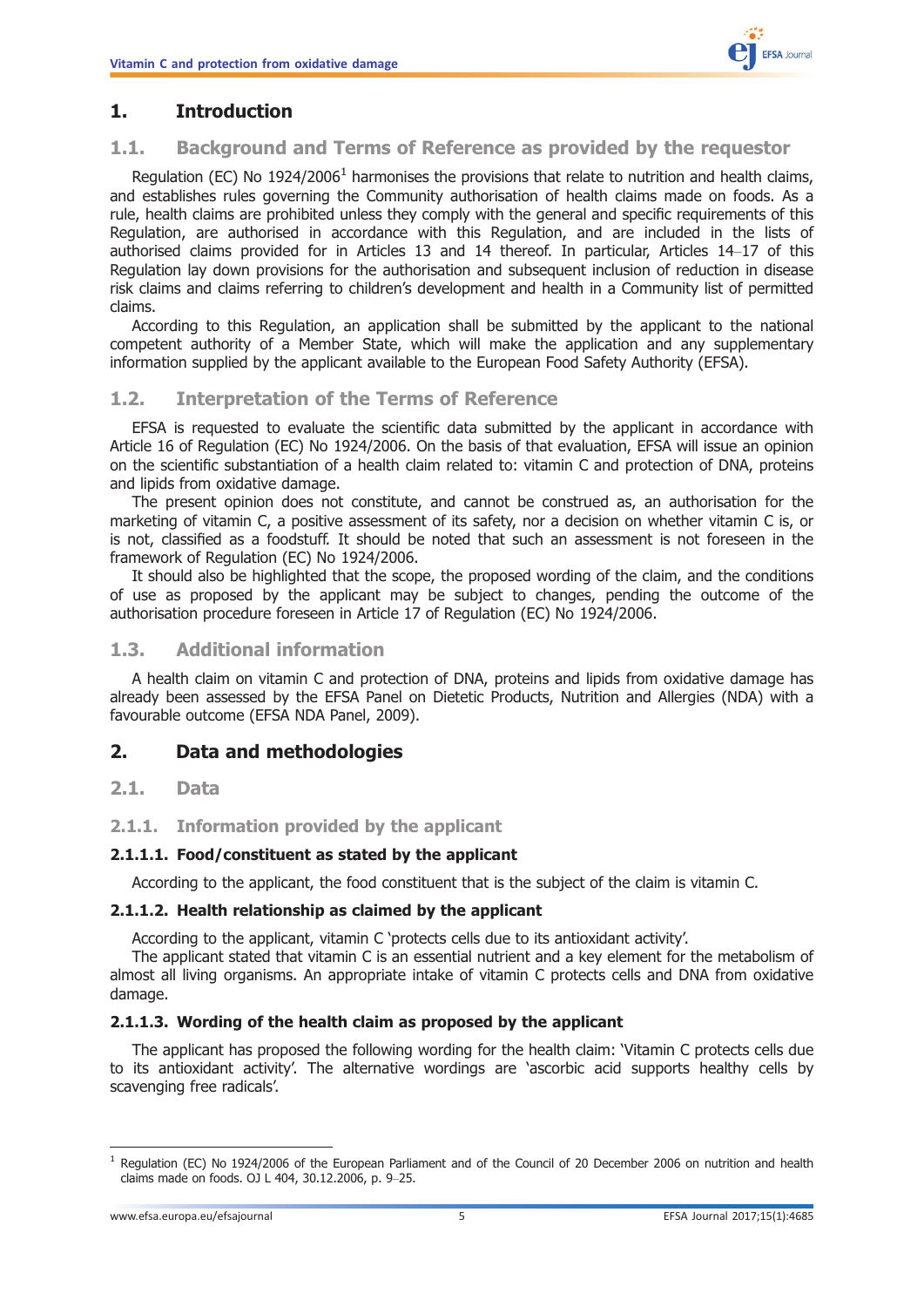

#### <span id="page-5-0"></span>2.1.1.4. Specific conditions of use as proposed by the applicant

The target population proposed by the applicant is infants and young children from birth to 3 years of age.

According to the applicant, the quantities needed to achieve the claimed effects are as follows:

- For follow-on formulae, the content of vitamin C should be within the range set in Directive 2006/141/EC.
- For Foods for Special Medical Purposes, the content of vitamin C should be within the range set in Directive 1999/21/EC, except if this is contrary to the intended use of the product.
- For processed cereal-based foods and other foods regulated by Directive 2006/125/EC (as amended), a maximum vitamin C content should not exceed 12.5 mg/100 kcal (25 mg/100 kcal for products fortified with vitamin C).
- For the other foods intended for infants and young children, the content in vitamin C should not exceed 15% of the Nutrient Reference Values set in Directive 2006/141/EC, i.e. 15% of 30 mg/100 mL product ready for use.

#### 2.1.2. Data provided by the applicant

Health claim application on vitamin C and protection of cells from oxidative damage pursuant to Article 14 of Regulation 1924/2006 was presented in a common and structured format as outlined in the Scientific and technical guidance for the preparation and presentation of applications for authorisation of health claims (EFSA NDA Panel, 2011a).

As outlined in the General guidance for stakeholders on health claim applications, it is the responsibility of the applicant to provide the totality of the available evidence (EFSA NDA Panel, 2016).

#### 2.2. Methodologies

The general approach of the NDA Panel for the evaluation of health claim applications is outlined in the EFSA general guidance for stakeholders on health claim applications (EFSA NDA Panel, 2016).

The scientific requirements for health claims related to antioxidants, oxidative damage and cardiovascular health are outlined in a specific EFSA guidance (EFSA NDA Panel, 2011b).

#### 3. Assessment

#### 3.1. Characterisation of the food/constituent

The food constituent that is the subject of the health claims is vitamin C ( $L$ -ascorbic acid, ascorbate), which is an essential nutrient and can be measured in foods by established methods.

Vitamin C is authorised for addition to foods (Annex I of Regulation (EC) No 1925/2006, Annex I of Directive 2002/46/EC, Annex III of Directive 2006/141/EC, Annex IV of Directive 2006/125/EC and Directive 2001/15/EC). This evaluation applies to vitamin C naturally present in foods and those forms authorised for addition to foods (Annex II of Regulation (EC) No 1925/2006, Annex II of Directive 2002/46/EC, Annex III of Directive 2006/141/EC, Annex IV of Directive 2006/125/EC and Directive 2001/15/EC).

The Panel considers that the food constituent, vitamin C, which is the subject of the health claim, is sufficiently characterised.

#### 3.2. Relevance of the claimed effect to human health

The claimed effect proposed by the applicant is 'protection of cells due to its antioxidant activity'. The target population proposed by the applicant is infants (from birth) and young children up to 3 years of age.

From the information provided, the Panel notes that the claimed effect refers to protection of DNA, proteins and lipids from oxidative damage.

The Panel considers that protection of DNA, proteins and lipids from oxidative damage is a beneficial physiological effect.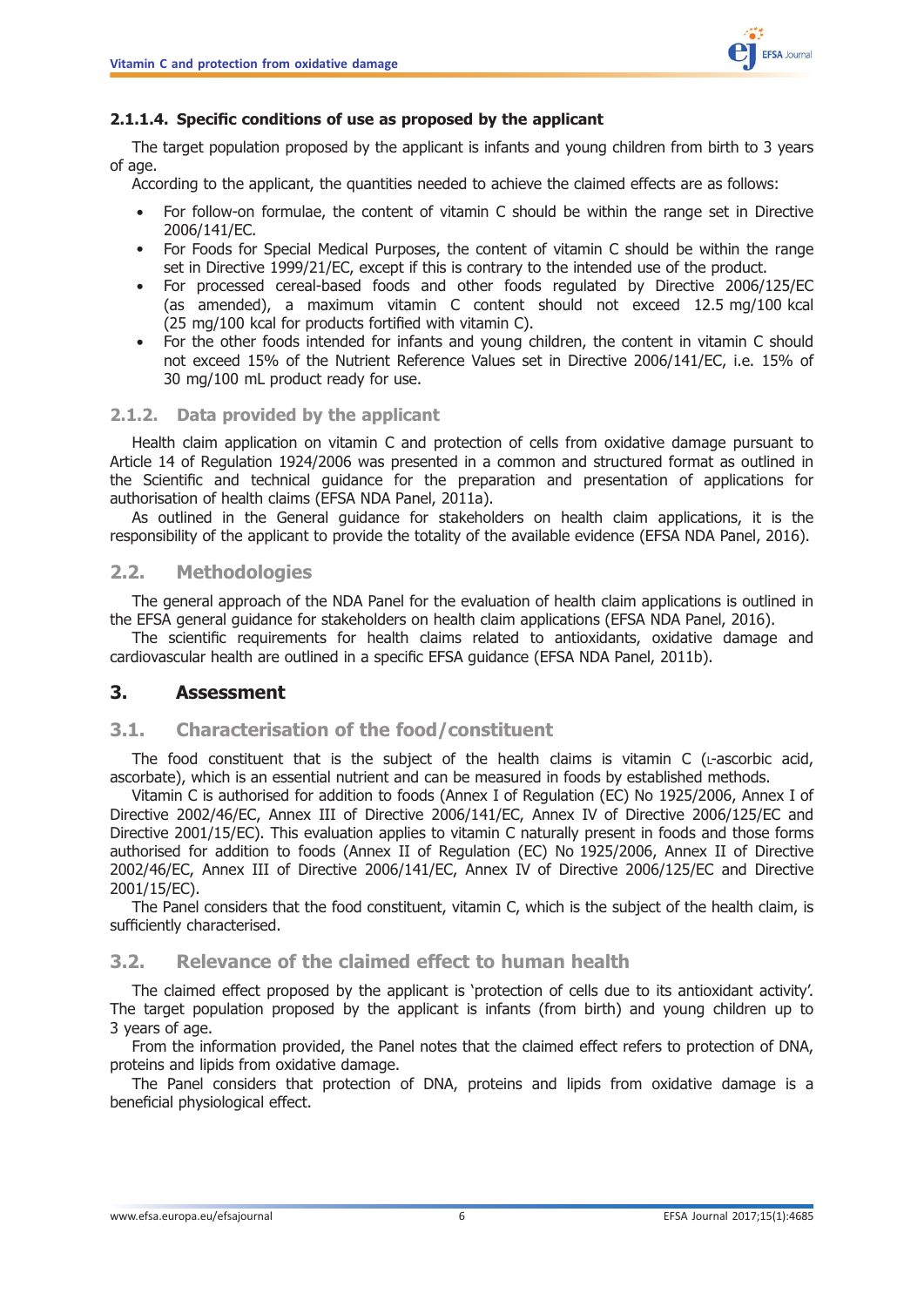

## <span id="page-6-0"></span>3.3. Scientific substantiation of the claimed effect

The Panel has previously assessed a claim on vitamin C and protection of DNA, proteins and lipids from oxidative damage with a favourable outcome (EFSA NDA Panel, 2009). The target population was the general population. The Panel considered that vitamin C plays a role in protection of DNA, proteins and lipids from oxidative damage.

Vitamin C acts physiologically as a water-soluble antioxidant and plays a major role as a free radical scavenger (Sadler et al., 1999; IoM, 2000). Vitamin C is part of the antioxidant defence system, which is a complex network including endogenous antioxidants and dietary antioxidants, antioxidant enzymes and repair mechanisms, with mutual interactions and synergetic effects among the various components.

The Panel considers that the role of vitamin C in protection of DNA, proteins and lipids from oxidative damage applies to all ages, including infants and young children (from birth to 3 years of age).

The Panel concludes that a cause and effect relationship has been established between the dietary intake of vitamin C and protection of DNA, proteins and lipids from oxidative damage.

#### 3.4. Panel's comments on the proposed wording

The Panel considers that the following wording reflects the scientific evidence: 'Vitamin C contributes to the protection of cell constituents from oxidative damage'.

#### 3.5. Conditions and restrictions of use

The Panel considers that in order to bear the claim:

- Follow-on formulae should comply with the criteria for the composition of follow-on formulae as laid down in Directive 2006/141/EC.
- Nutritionally complete foods for special medical purposes intended for use by infants and nutritionally complete foods for special medical purposes other than those intended for use by infants should comply with the criteria for the composition of these foods as laid down in Directive 1999/21/EC.
- Processed cereal-based foods for infants and young children should comply with the criteria for the composition of these foods as laid down in Directive 2006/125/EC.
- Other foodstuffs intended for infants and young children should provide at least 15% of the reference values for the nutritional labelling of foods intended for infants and young children as laid down in Directive 2006/141/EC. Such amounts can easily be consumed as part of a balanced diet. Dietary reference values for vitamin C have been set for infants and young children (EFSA NDA Panel, 2013).
- The target population is infants and young children up to 3 years of age. EFSA did not set tolerable upper intake level (UL) for vitamin C (EFSA, 2004).

#### 4. Conclusions

On the basis of the data presented, the Panel concludes that:

- The food/constituent, vitamin C, which is the subject of the health claim, is sufficiently characterised.
- The claimed effect proposed by the applicant is 'protection of cells due to its antioxidant activity'. The target population proposed by the applicant is infants and young children from birth to 3 years of age. Protection of DNA, proteins and lipids from oxidative damage is a beneficial physiological effect.
- A cause and effect relationship has been established between the dietary intake of vitamin C and protection of DNA, proteins and lipids from oxidative damage.
- The following wording reflects the scientific evidence: 'Vitamin C contributes to the protection of cell constituents from oxidative damage'.
- In order to bear the claim, follow-on formulae should comply with the criteria for the composition of follow-on formulae as laid down in Directive 2006/141/EC; nutritionally complete foods for special medical purposes intended for use by infants and nutritionally complete foods for special medical purposes other than those intended for use by infants should comply with the criteria for the composition of these foods as laid down in Directive